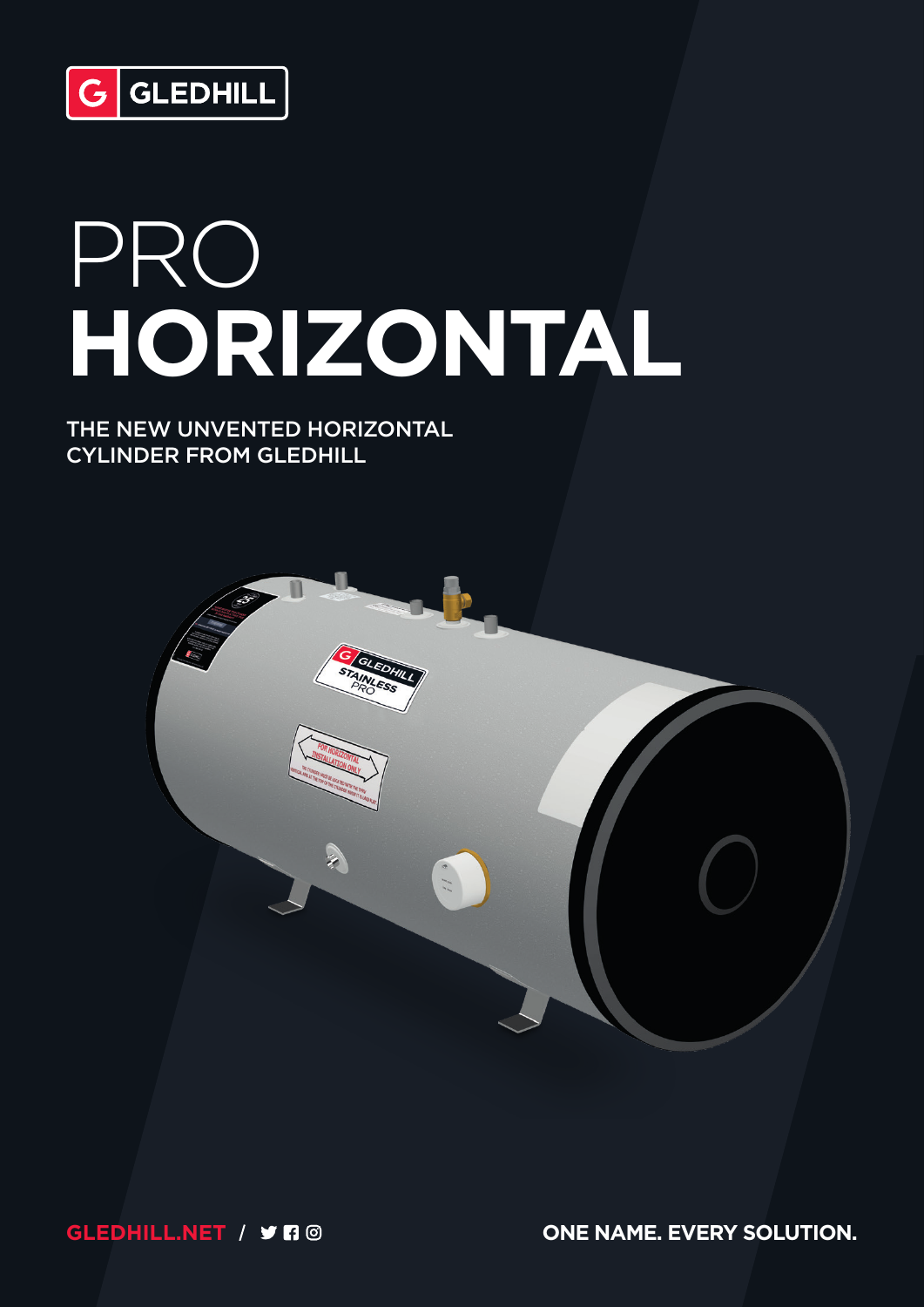# PRO **HORIZONTAL** INDIRECT

# 180 | 210 | 250 | 300 LITRES

## KEY FEATURES

- Gledhill proven technologies and quality manufacturing at a competitive price
- Manufactured from highly corrosion resistant duplex stainless steel
- Delivers mains pressure hot water, enabling high flow rates for showers and baths, without the need for a boost pump
- 50mm insulation to reduce heat loss
- Provides the ideal solution for height restricted installation spaces
- High efficiency corrugated coil maximises heat transfer to the cylinder of water

Π

Ð

• 25 year warranty





**GAS OR OIL** 

**BOILERS** 



**IMMERSION HEATER** 

# **WARRANTY**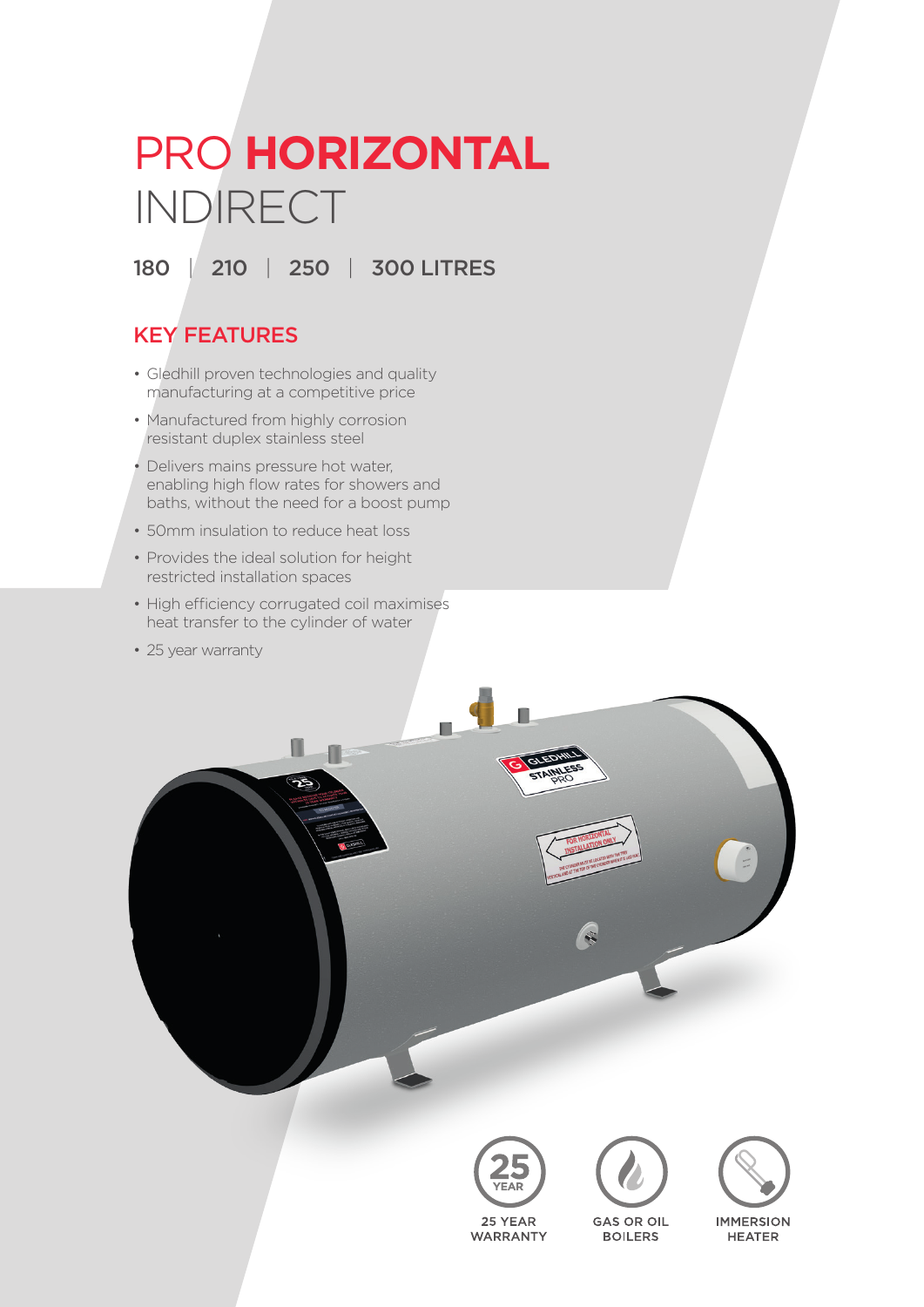## TECHNICAL SPECIFICATION



#### **PRO HORIZONTAL INDIRECT**

| <b>Description</b>           |        | <b>IN180</b>     | <b>IN210</b> | <b>IN250</b> | <b>IN300</b>     |
|------------------------------|--------|------------------|--------------|--------------|------------------|
| <b>Product stock code</b>    |        | <b>PROIN180H</b> | PROIN210H    | PROIN250H    | <b>PROIN300H</b> |
| <b>ErP</b> rating            |        | $\mathsf{C}$     | $\subset$    | $\mathsf{C}$ | $\mathsf{C}$     |
| <b>Heat loss</b>             | watts  | 78               | 82           | 86           | 91               |
| Capacity                     | litres | 172              | 206          | 244          | 288              |
| <b>Height</b>                | mm     | 585              | 585          | 585          | 585              |
| <b>Width</b>                 | mm     | 1306             | 1494         | 1744         | 1990             |
| <b>Overall diameter</b>      | mm     | 550              | 550          | 550          | 550              |
| <b>Weight (empty)</b>        | kg     | 29               | 31           | 35           | 46               |
| <b>Weight (full)</b>         | kg     | 201              | 237          | 279          | 334              |
| <b>Pressure regulator</b>    | bar    | 3                | 3            | 3            | 3                |
| <b>Expansion vessel size</b> | litres | 18               | 24           | 24           | 35               |
| kW rating of primary coil    | kW     | 18.4             | 20.9         | 20.3         | 21.6             |